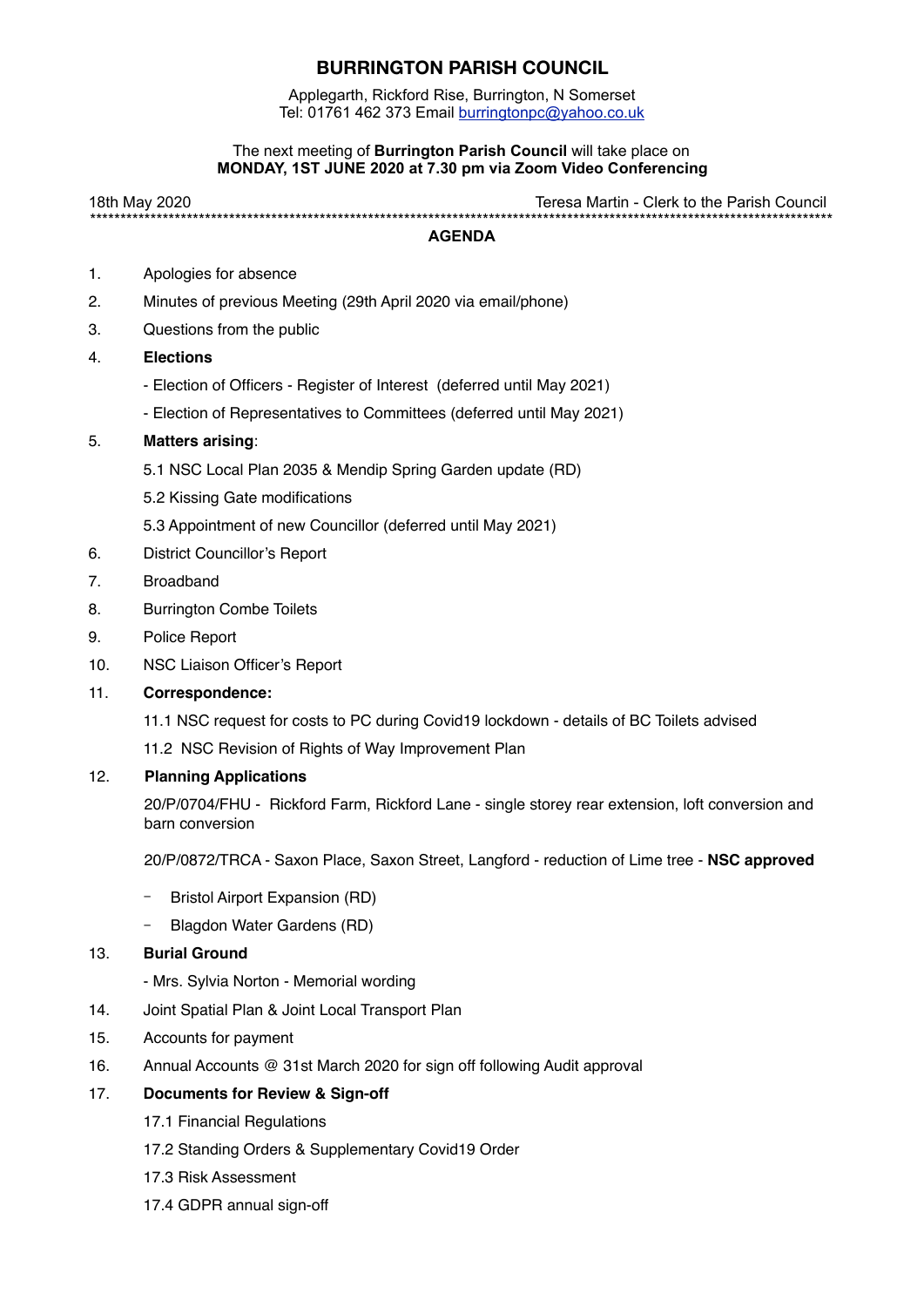## **BURRINGTON PARISH COUNCIL**

- 18. **Annual Audit** Certificate of Exemption to be agreed & signed
- 19. Annual Governance Statement to be agreed & signed
- 20. Accounting Statement to be agreed & signed
- 21. **Any Other Business**
- 22. **Date of next Meeting**